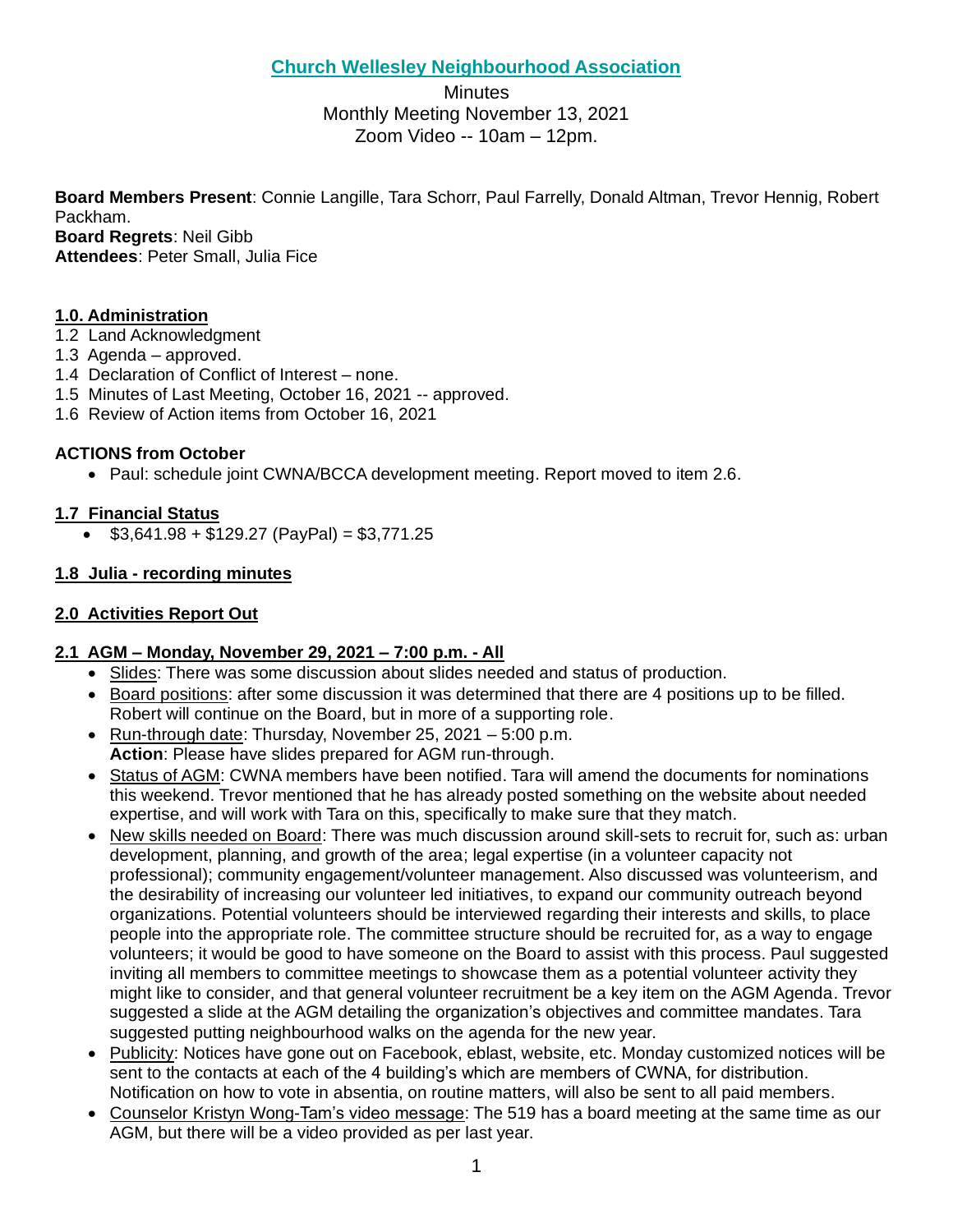## **2.2 FoSTRA - Robert**

• Robert submitted a list of members. As per previous discussion, we will become a member and Paul will prepare the form, with Connie designated as our honorary rep., and Paul as alternate rep. Membership is \$25.

**Action**: Paul to facilitate our FoSTRA membership.

• They are an organization comprised of homeowners assoc. and rate payers assoc., with a less inclusive mindset than CWNA.

## **2.3 Governance - Donald**

• Committee Governance Mandates: Committee Chairs' please send him final drafts of your mandates, so that he can review them, and make sure they all have the same format. Donald has received mandates from Place Making, Development, and Communications, and Governance is done, with Safety pending.

# **2.4 Communications & Membership - Trevor**

- E-blast: sent last week on the Courtyard Marriott development, Wellesley Green P parking lot Park, Church Street redesign, action on Barbara Hall Park, the Here to Help Service, and the Church Street fence unveiling.
- Membership report: Facebook Group  $-2,300$ ; Facebook Page  $-1,500$ ; Mailing List  $-614$ ; Memberships – 69; Associate Members – 6; Building Memberships – 6 (22 Wellesley East, 55 Wellesley East, 86 Gloucester, Church Isabella Residents Co-op (only 30 individuals in these buildings are involved with CWNA).

**Action**: Paul will give Trevor the contact for his building re membership. Connie requests that all Board members keep their membership up to date.

• Mandate: In future when an E-blast is sent recipients will be politely encouraged to pass it on to their building management/board/condo board for possible involvement, if they like the work we are doing. There are potentially hundreds of possible individual members in member and non-member buildings, but that individuals need to know that they should register with us as well.

# **2.5 Safety - Tara**

- Safety Network Meeting (whose members include service agencies/community agencies in Ward 13):
	- Community Crisis Response Project: The Barbara Hall Park Security Project pilot has been active for one week (security being sub-contracted by the city). The pilot is finding that problematic individuals are simply moving from the park to another part of the neighbourhood overnight, i.e., the front steps of the 519. It appears that Security is not enforcing the bylaw. The Pilot will be winding up soon. The CCRP is stepping back around some prevention work due to staff limitations, and focusing on incident response.
	- The 519 has noticed a spike in overdoses again. The Church/Wellesley BIA is speaking with the Downtown Yonge BIA regarding their use of activity logs to track issues and incidents with a view to perhaps doing something similar. Toronto Police Service is hosting a flag raising for the Trans Day of Remembrance at 51 Division on November 20<sup>th</sup> at 10 a.m. All are welcome.
	- 519 Re-opening: The 519 has extended their hours again, 9-9 weekdays, 9-5 weekends. They have secured funding to move their garbage.
	- Safety Network Meeting: Tara spoke with Curran from the 519 and Robert Chevalier, TPS liaison with CWNA, regarding the timing and consistency of notification and agenda dispersal of the Safety Network meetings; they are not held at a convenient time for many community members and minutes are not always available. As we support high community engagement this discussion is ongoing.
	- **Safety Network contacts**: Stephanie Mazzarelli, Crisis Response Program Coordinator; Curran Stikuts, Senior Consultant, Special Projects; Emily Martin, Director of the Downtown East Action Plan; Stephanie McCracken, Executive Director Church/Wellesley Village BIA.
	- **Action**: at the next Safety Committee meeting ask CCRP for a copy of the final report on the Pilot.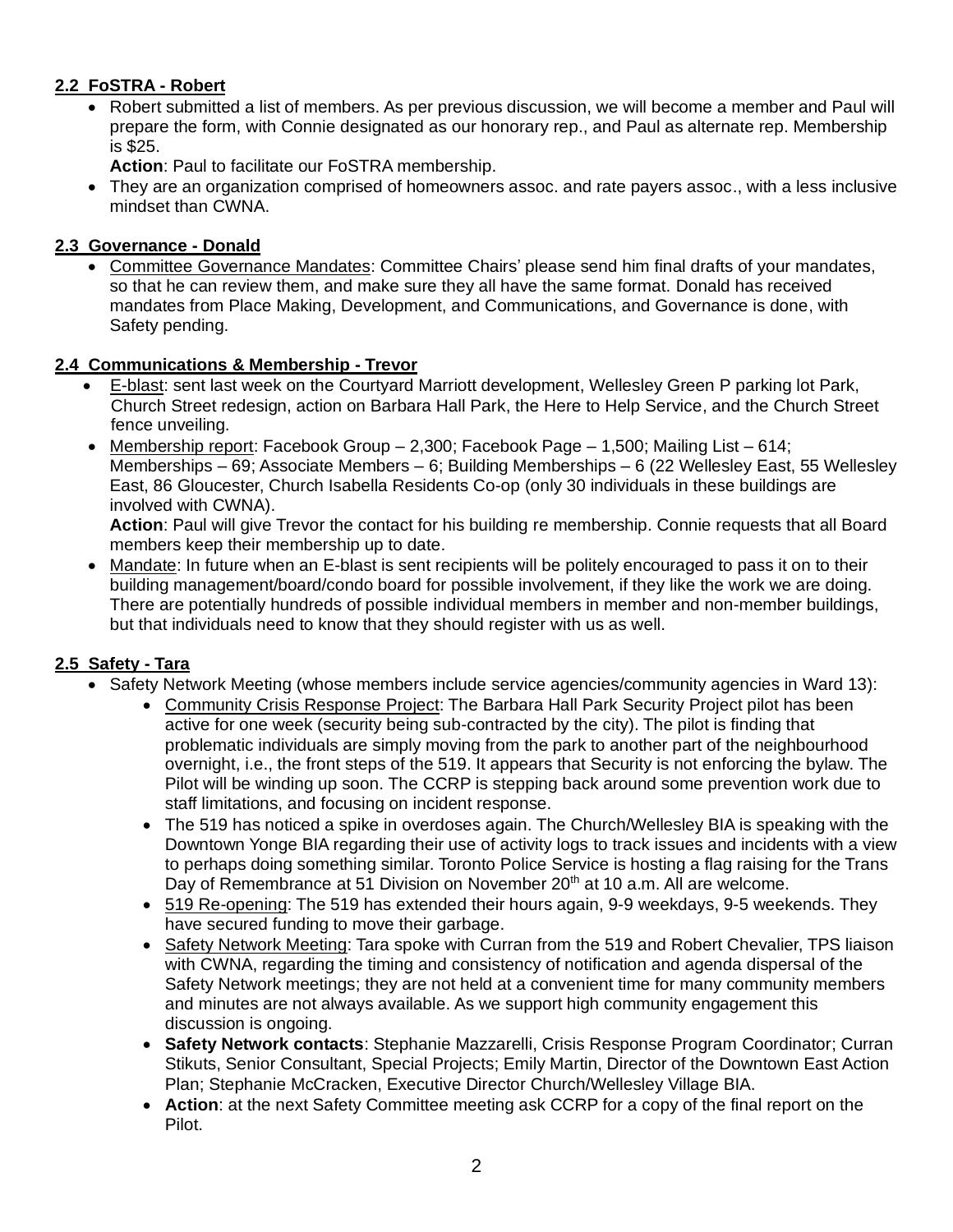- Downtown East Resident Grants: Coming up on November 15, 2021. We are hoping to have NetTrack do safety assessments for community and public spaces in our area, specifically for some of the problematic darker alleys (anti-social behavior/incidents). Grant application is in the works.
- Meeting with Mayor's office: the mayor's office LGBTQ2 liaison reached out to CWNA regarding the LGBTQ2 community not feeling safe, questioning lack of news coverage of violent incidents. Tara reiterated to him community concerns and contributing factors in this neighbourhood, which makes it a hot spot historically visited by LGBTQ2 members who no longer live in the area, and who now are increasingly hesitant to visit. This is affecting queer businesses, etc. The mayor is interested in supporting CWNA and requests ongoing input on subjects of mutual interest.

# **2.6 Development & Heritage - Paul**

• CWNA/BCCA development meeting: November 16, 2021, 1:00 p.m. Discussed will be: strategies and goals around the recent 475 Yonge Street re-submission of an application for a taller development, of 78 and 75 story buildings, which will also affect 510 Yonge Street; contributing to the naming of the Green Loop (at this point there was some brainstorming around possible names, with the understanding that the name is to create place in city geography). We would also like to ensure that the park size at 15 Wellesley is updated in the Green Loop document. CWNA is enthusiastic about building a working relationship with BCCA, information sharing, coordinating efforts on street-scaping, making pedestrian friendly spaces, and continuing collaboration on the Heritage Conservation District.

## **2.8 Placemaking - Connie**

- CWNA letter re Church Street redesign sent to Church Wellesley BIA, the City, and Kristyn Wong-Tam. Connie received notification that the plan is not finalized, it will be revised in light of community suggestions.
- Donations this winter there was some discussion here regarding what organizations to donate to, in addition to those already donated to this year. **Motion**: Donald moved that \$500 be spent on donations to groups doing positive work in our community. Trevor seconded.

**Action**: board members send Connie suggestions for donations by month's end.

• Linear Parks – There was a consultation process for the redesign of the linear park system, comprised of Norman Jewison, George Hislop, and Alexander parks. The park system is awaiting the final report back from the architects, which is due this month.

**Action**: Connie will find out the status of the consultation from city staff, and the date of the next meeting, when the final draft will be released.

- Preliminary Pride Plan meeting with Residents and BIA board members can sign-up for one of two options:
	- Option 1 Wednesday November 17th, 2021, 5:00 p.m.
	- Option 2 Friday November 19th, 2021, 4:00 p.m.

## **2.9 Affordable Housing – Donald / Connie**

- IZ Zoning (Internal Inclusionary Zoning) and the new definitions for affordable passed council this week.
- The city has identified four city-owned properties, suitable for new builds or renovations, for affordable/supportive housing. They are looking for partners.

#### **2.10 Church Street Fence – Trevor**

• The fence will be blue green waves until the artist completes the contract with the city. At that point the city will have the right to change the patterning and colours.

## **2.11 519 exterior lighting – Connie**

• Curran Stikuts will work with Tyler Johnson on this issue; the lights are always on. The Parks Department says it is an extremely complicated program.